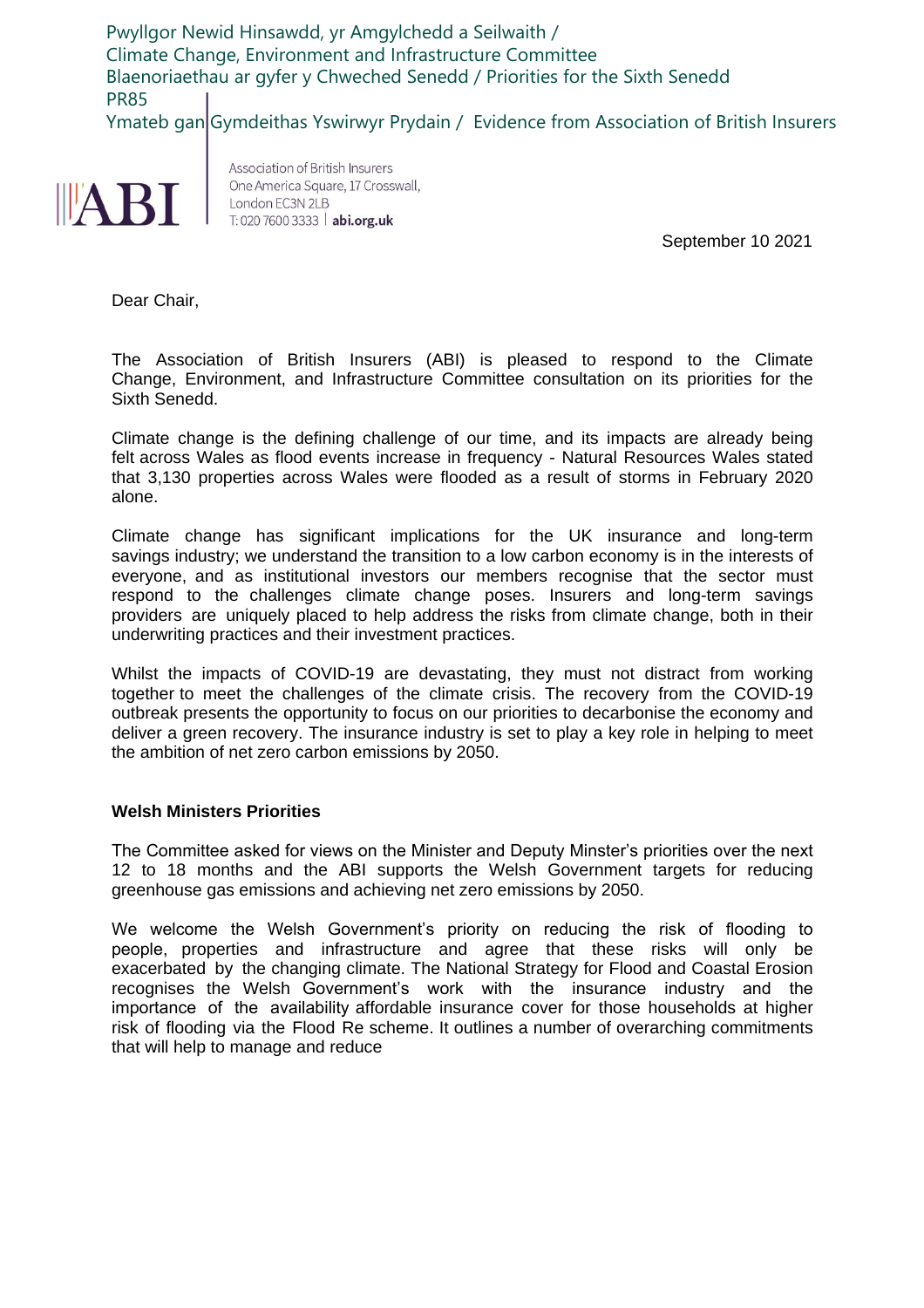the flood risk across Wales, in particular recognising the importance of property flood resilience measures, improving awareness and access to information on flood risk management, the need to reform the planning framework and property development procedures to ensure no inappropriate developments are built in high flood risk areas, and the importance and usefulness of Sustainable Drainage Systems.

The inclusion of road safety under transport priorities is welcome as reducing the number of accidents on Welsh roads is an important factor in motor insurance claims.

We agree that a circular economy can play an important role in decarbonisation and set out below ways in which the insurance industry can support recycling and the reduction of waste.

## **Investing in Flood Defence Infrastructure and Climate Resilience**

Insurers are at the forefront of dealing with the consequences of climate change, including a significant increase in all types of flooding, meaning we have the experience and knowledge necessary to help tackle the issue. The ABI works with Welsh Government and Natural Resources Wales to raise awareness of flood risk and what steps communities, individual households and businesses can take to manage that risk and improve their resilience.

Earlier this year the ABI and Flood Re published a report [Modelling the Impact of Spending](https://www.abi.org.uk/globalassets/files/publications/public/flooding/modelling-the-impact-of-spending-on-defence-maintenance.pdf)  [on Defence Maintenance on Flood Losses](https://www.abi.org.uk/globalassets/files/publications/public/flooding/modelling-the-impact-of-spending-on-defence-maintenance.pdf) which showed the cost effectiveness of maintaining flood defence infrastructure - for every £1 increase in maintenance spending almost £7 is saved in capital spending on defences. This research showed that the Average Annual Loss which represents the expected cost of flooding on average per year was £12.7m for residential property in Wales and £3.9m for commercial property.

The report also found that increasing current maintenance spending by 50% could extend the lifespan of defences by an average of eight years. We would ask the Committee to consider the importance of flood defence maintenance and investment by Welsh Government in its work on flooding and flood risk. The creation of a publicly available register of flood defence infrastructure and assets with information on their maintenance and condition would be a positive development.

However, we must also recognise that flood defences cannot protect every single property from flooding and so it is important to consider the role of property flood resilience measures. Resilient repairs and flood protection products can significantly reduce the time that households or businesses have to move out of their properties if a flood occurs. The ABI has worked with the Construction Industry Research and Information Association (CIRIA), as part of the Defra Property Level Resilience Roundtable, to help develop the Code of Practice and guidance for property flood resilience which should help to improve standards, certification and installation of resilience and recovery measures to help protect properties from flooding.

Flood risk can also be managed through the planning processes to ensure no inappropriate developments are built in high flood risk areas, through encouraging a more transparent planning application process with clear monitoring and reporting by Local Authorities on planning decisions. This would provide reassurance to local communities concerned about the potential impacts of new developments. We propose that new developments should not

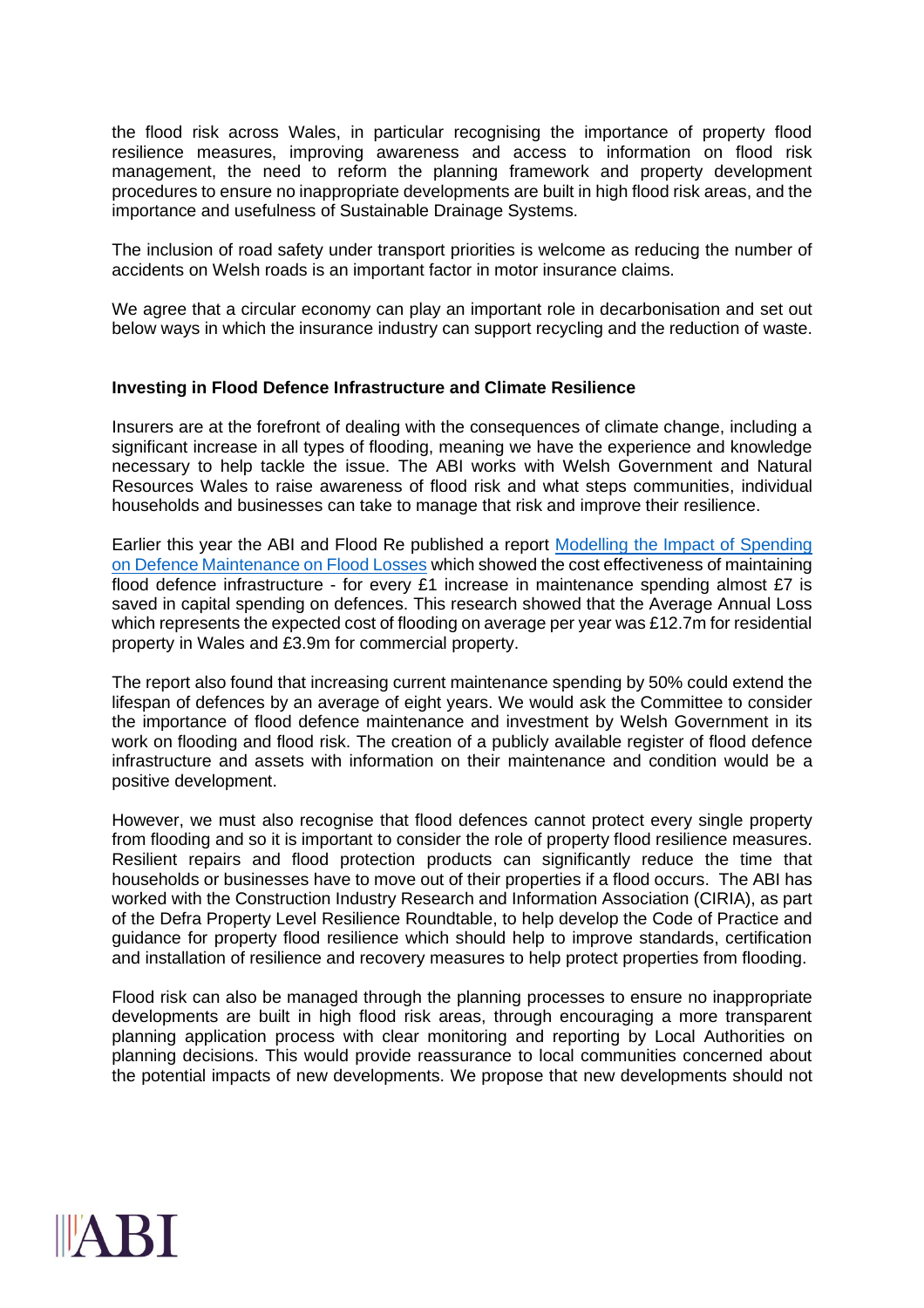go ahead against the advice of National Resources Wales in relation to flood risk and other relevant factors.

The Welsh Government's commitment to funding flood risk management and flood defence infrastructure needs to be maintained in the Sixth Senedd. This is particularly important in light of inappropriate development in flood risk areas, climate change scenarios and population growth. There must be a long-term Welsh Government commitment to increase both capital and revenue funding to protect communities from the growing threat of flooding in line with the investment scenarios that have been outlined by the UK Government's advisors.

## **ABI Action to Tackle Climate Change**

The ABI represents the UK's world leading insurance and long-term saving sector, with our members managing £1.7trillion worth of assets; we believe action on our part is crucial to the success of any strategy to finance Net Zero.

In July 2021, the ABI published the sector's [Climate Change Roadmap](https://www.abi.org.uk/about-the-abi/sustainability/climate-change-roadmap/) which represents the development of what we believe is the most demanding and far-reaching carbon reduction plan of any insurance and long-term savings sector in the world.

Our Roadmap includes new short and medium-term milestones ahead of fully decarbonising activities by 2050:

- By 2025: firms should have worked collaboratively with recognised external frameworks to set a target to show how each individual firm plans to reach Net Zero by 2050. By this point, firms should have reached net zero within their own directly controlled emissions and reported transparently on progress.
- By 2030: reached the IPCC's interim goal of a 50% reduction in Greenhouse Gas (GHG) emissions.
- By 2050: fully decarbonised their activities in line with the UNFCCC's Paris Agreement.

Our sector employs 310,000 people around the UK, including 11,000 jobs in Wales, and handles £46m in claims every day. The Roadmap sets out how, over the coming years, the industry will work together to explore how we can work with other industries to:

- Make it easier for customers to make sustainable choices about their pension savings by providing clear and consistent information, identifying moments in the saver's journey where sustainable choices could be encouraged and developing a 'jargonbuster' so savers understand how climate change issues relate to their pensions.
- Help customers to make sustainable choices during the claims process. The ABI will work with members and engage pro-actively with our counterparts in other economic sectors to define what would be required to enable customers to take sustainable choices while resolving claims – focussing in particular on motor and property claims in the first instance. This could mean switching to an electric vehicle after a car is "written off" or having a broken gas boiler replaced with a sustainable alternative.
- Explore how firms can encourage customers to accept repaired or recycled items as part of a settlement, rather than offering brand-new items. As part of this, we'll look at how items damaged during a flood or storm can be reclaimed and given to organisation who can re-use or repair them.